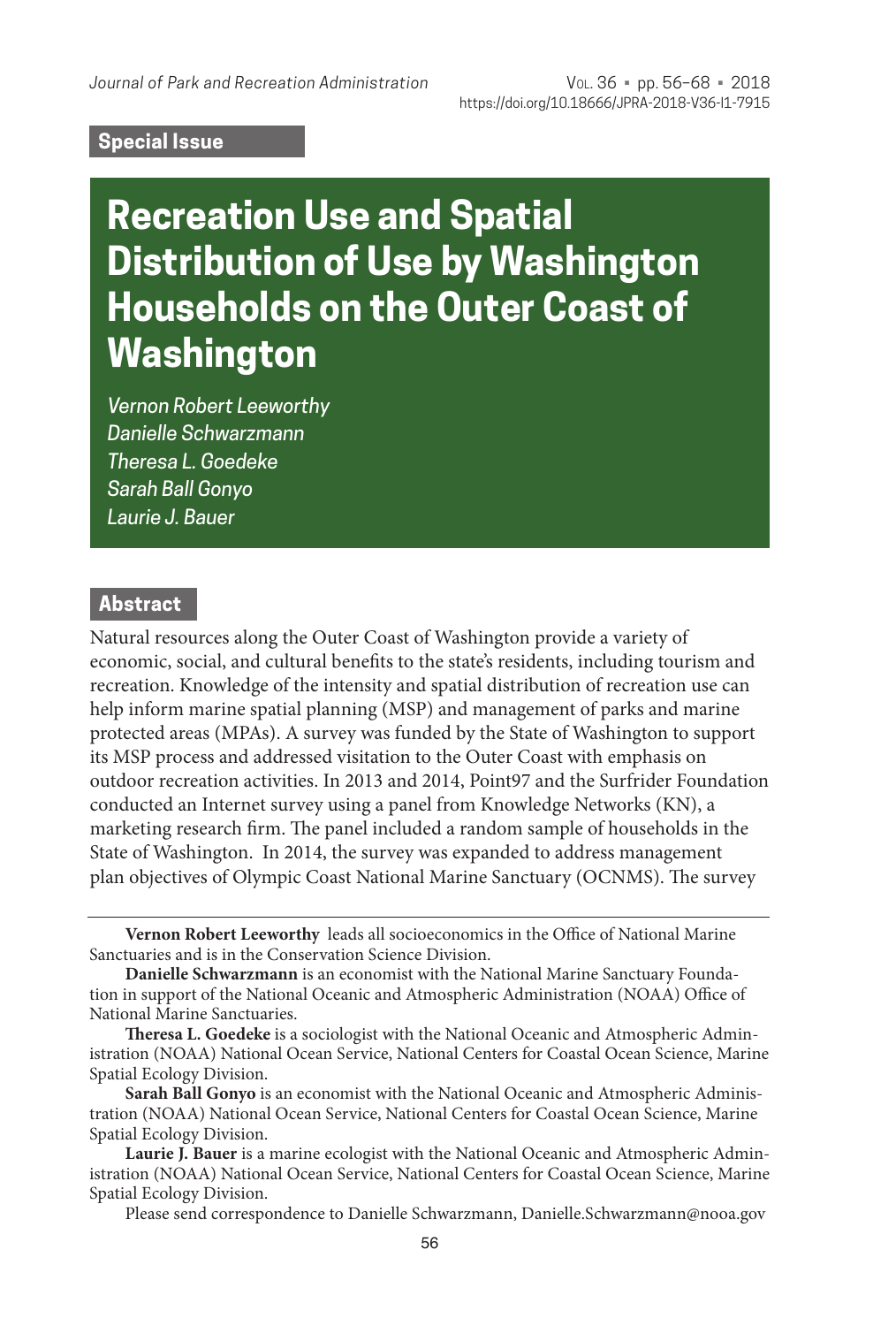covered user visitation to the Outer Coast over the past 12 months. It also solicited information on detailed recreational activities participated in by respondents over the 12-month period and on the last trip. Information on the respondent's last trip to the Outer Coast was collected for two important reasons. First, respondents provided trip expenditure information so that expenditure profiles of visitors and their economic contributions to the local economy could be estimated. Second, respondents provided information on where, spatially, they engaged in particular types of activities during their last trip. This spatial information was used to estimate the spatial intensity of use by types of recreational activities along the Outer Coast (OC) and to estimate use in OCNMS under different spatial definitions of the OCNMS. Demographic information of the users was also collected to build user profiles, and to help understand how population changes may impact use and economic impacts.

#### **Keywords**

*Recreation, coastal, marine, Washington, spatial use, Internet panel, sanctuary, spatial planning*

# **Introduction**

Natural resources along the Outer Coast of Washington provide a variety of economic, social, and cultural benefits to the state's residents, including tourism and recreation. Knowledge of the intensity and spatial distribution of recreation use can help inform marine spatial planning (MSP) and management of parks and marine protected areas (MPAs). A survey was funded by the State of Washington to support its MSP process and addressed visitation to the Outer Coast with emphasis on outdoor recreation activities. In 2013 and 2014, Point97 and the Surfrider Foundation conducted an Internet survey using a panel from Knowledge Networks (KN), a marketing research firm. The panel included a random sample of households in the State of Washington. In 2014, the survey was expanded to address management plan objectives of Olympic Coast National Marine Sanctuary (OCNMS). The survey covered user visitation to the Outer Coast over the past 12 months.

The objectives of this paper were identify the number of Washington household who have been to the coast, the number of person-days and trips of recreation along the Outer Coast and to develop statistically reliable estimates of recreation use by activity. See Figure 1 for the geographic boundary of the Outer Coast and the OCNMS used in this paper.

# **Survey Methodology**

Detailed survey methodology is presented in (Point97 and Surfrider Foundation, 2015 & GFK, 2012), but a summary is provided here. The survey was implemented by Knowledge Networks (KN) using a randomly selected panel of Washington households.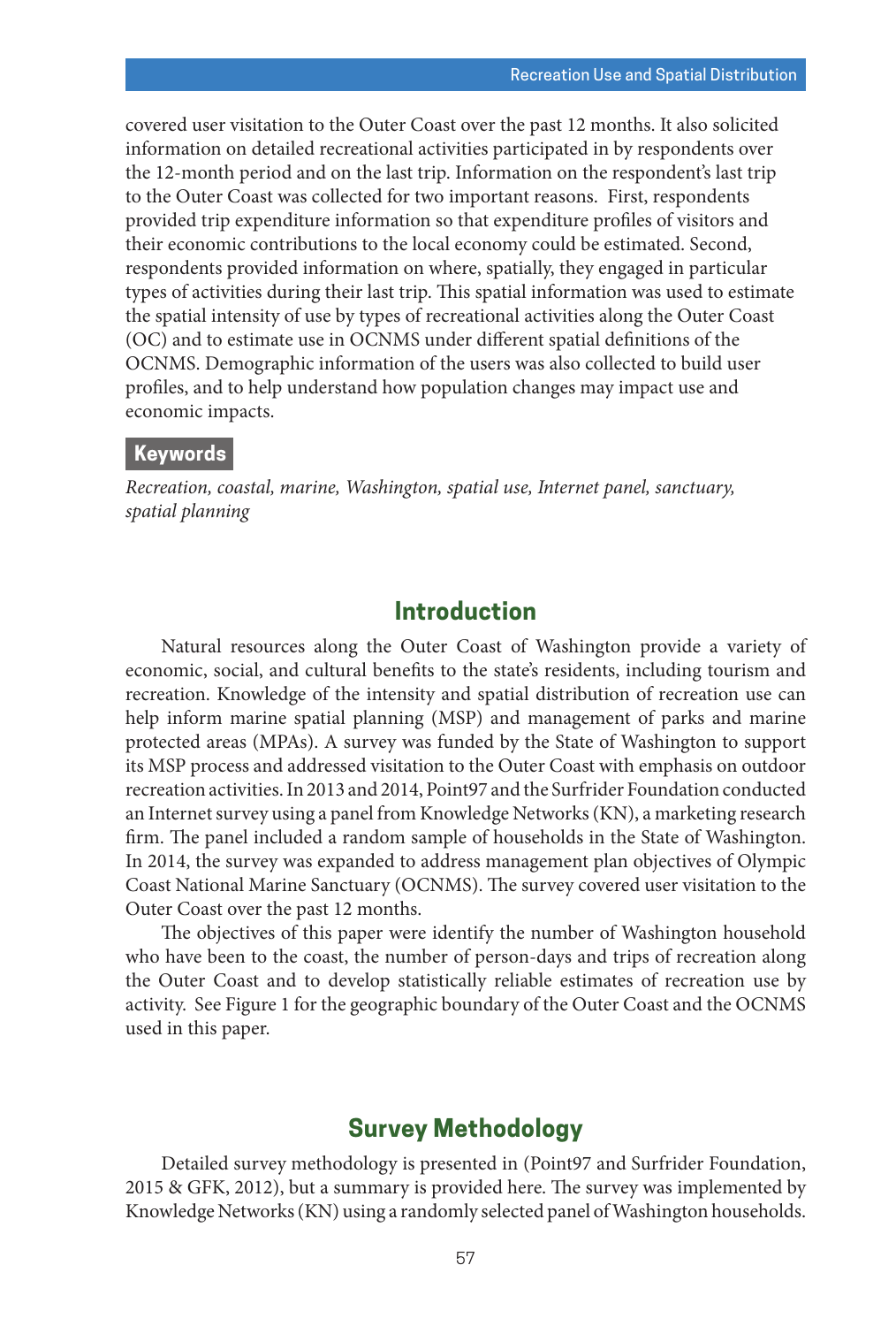

**Figure 1.** Outer Coast of Washington Boundaries

The sampling frame included residents 18 years or older living in State of Washington households. The survey was administered in two waves. The first wave was conducted from June 13–30, 2014, and included 3,017 households. The second wave was conducted from November 19, 2014 to February 14, 2015 and included 3,112 households. The two waves resulted in a total of 6,129 households surveyed. KN recruited panel members to obtain a random sample representative of all households in Washington using random digit dialing by telephone, including cell phones. The sample used was created from GFK's probability-based nonvolunteer online panel. Their sample frame includes 97% of U.S. households' residential addresses and is a multi-cohort, continual recruitment sample. The roughly 55,000-member panel includes both cell phone only households and households without access to the Internet. Respondents to this survey were then selected from the panel using a probability proportional to size-weighted sampling approach. If a selected respondent does not have access to the Internet, that respondent is provided a computer and Internet service to complete the survey.

#### **Survey Response Rates**

Of the 6,129 panel members across both waves, 5,538 households responded, for a response rate of 90.36%. For wave 1, the response rate was 100% (*N*=3,017), while for wave 2 the response rate was 81% (*N*=2,521). The second wave included the survey for recreational use, in addition to a contingent choice survey. Given it was a longer survey, this could account for the lower response rate.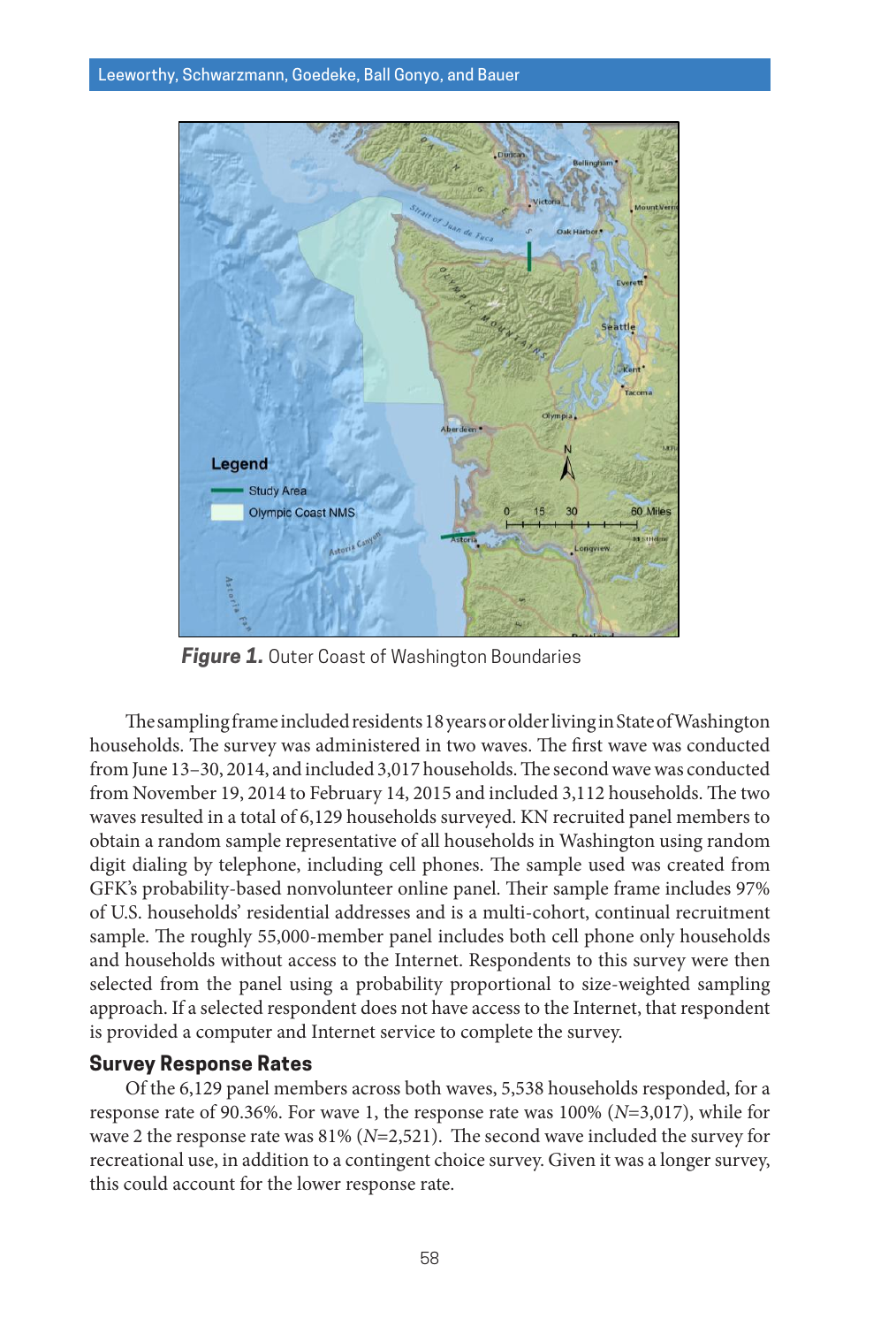#### **Sample Weighting**

Sample weights were calculated to ensure panel members were representative of all Washington households. KN weighted the sample for four factors: age, gender, race/ethnicity, and county of residence. The weights were used to make the panel representative of the population of Washington. County of residence was used since mapping spatial patterns of use was conducted and spatial use would be related. KN provided weights for the full panel.

# **What Was Estimated?**

- Demographics: Who are the Users?
- Recreational Use and Type of Uses
	- 1. Percent of Washington households that visited the Outer Coast in the past 12 months. (A visit is defined as an intentional trip to the Pacific Coast of Washington outside of your daily routine).
	- 2. Number of recreation trips per household to the Outer Coast in the past 12 months.
	- 3. Number of people on last trip per household to the Outer Coast for recreation.
	- 4. Recreation activity participation rates (percent of households) by activity type in the Outer Coast during the past 12 months.
	- 5. Recreation activity participation rates (percent of households) by activity type in the Outer Coast on the last trip.
	- 6. Person-trips and person-days to Outer Coast for recreation past 12 months.
	- 7. Person-trips and person-days by recreation activity/activity group type past 12 months.
	- 8. Spatial distribution of uses by activity type (person-trips and persondays).

#### **Jurisdictions/Sub-areas for Estimation**

For each of the measures above, separate estimates for the following different management jurisdictions or sub-areas were made. Working with the OCNMS, specific areas of interest to management were identified to meet the needs of our partners who have management responsibilities in these jurisdictions. First was the Outer Coast (all 6,129 households) which included the entire sample. Second was the OCNMS—as defined by the legal definition of the sanctuary. It was included as the most conservative approach for considering recreation dependent upon the sanctuary, sanctuary resources, and the consequential economic contributions to the local economies. Third, was the OCNMS with a 2km inland buffer. This inland buffer accounts for the topography of the land. It is possible that those recreating further inland still derive recreational benefits from the viewscapes and wildlife viewing of marine mammals and sea birds. Management and policies of the sanctuary may affect these benefits. For example, beach clean-ups not only benefit the sanctuary, but the surrounding areas by removing trash and improving user experience. In addition, maintenance of hiking trails will influence user benefits. Lastly, Port Angeles was identified as a study area. Port Angeles, located near the shoreline, is home to OCNMS Headquarters and Visitor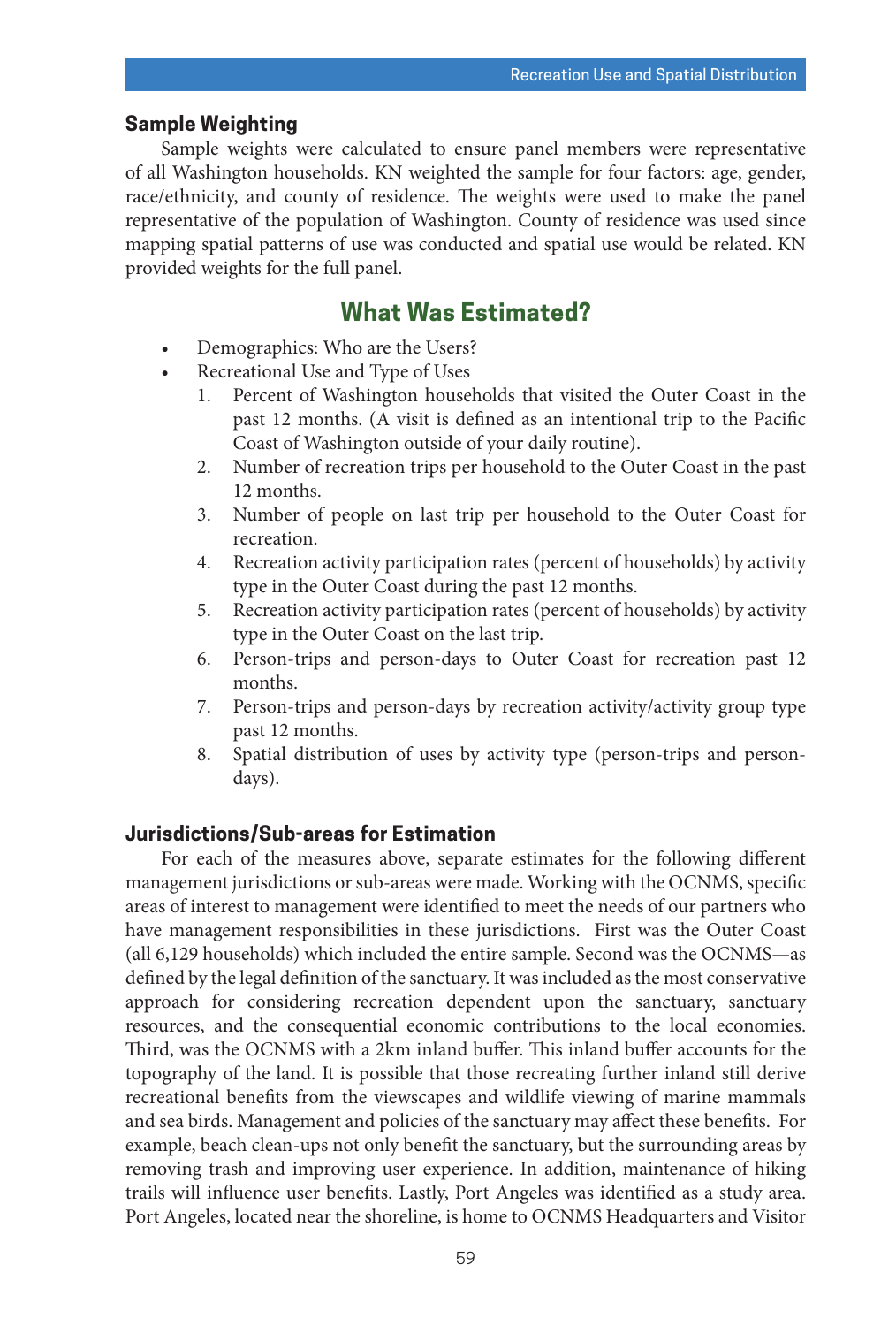Center, the Fiero Life Center and is the possible site for a new visitor center (defined by George Galasso, OCNMS). People who visit the sanctuary may utilize the visitor center or those who use the visitor center may benefit from sanctuary resources and the educational experience dependent on the sanctuary.

## **Sample Sizes for Estimation**

An important limitation of the data is that mapped data and expenditures were only obtained for the last trip. Thus, spatial distributions of activities during the last trip were used to distribute the annual person-days by activity/activity group and required the assumption that the last trip was representative of all annual trips. Based upon the timing of the two waves, this is a reasonable assumption. The two waves were designed and implemented to be representative of the various seasons. Wave one was conducted in June 2014 and wave two was implemented from November 2014–February 2015.

The spatial distribution of activities during the last trip was also used to derive the proportion of use in each of the jurisdictions/sub-areas. About 48% (2,672/5,538) of all survey respondents completed the mapping exercise, so this further limited available sample sizes for identifying where survey respondents did their activities.

Table 1 shows the sample sizes available to estimate different project measures by jurisdiction or sub-area. Adequate sample sizes were available for most objectives. Objectives included identifying statistically significant differences in demographic comparisons by jurisdiction/sub-areas and, statistically reliable estimates of recreation use by activity. The criterion for statistically reliable estimation was with 95% confidence or the 0.05 level of significance.

| Jurisdiction/sub-area              | Uses  | $%$ of<br>Sample | Mapped<br>Data<br>Points | $%$ of<br>Sample <sup>1</sup> |
|------------------------------------|-------|------------------|--------------------------|-------------------------------|
| 1. Outer Coast (entire study area) | 2,378 | 100.00           | 10,980                   | 100.00                        |
| 2. OCNMS - Legal Definition        | 112   | 4.71             | 554                      | 5.05                          |
| 3. OCNMS - 2 km buffer             | 364   | 15.31            | 1,756                    | 15.99                         |
| 4. Port Angeles                    | 31    | 1.30             | 125                      | 1.14                          |

# **Table 1**

*Sample Sizes for Estimation*

# **Number of Households that Have Been to the Outer Coast Past 12 Months**

Survey respondents in both waves were first screened for whether they had visited the Outer Coast (OC) of Washington during the past 12 months. Based on this screening, it was estimated that 40.7% of Washington households had been to the OC during the past 12 months. There were 2,624,689 households in the State of Washington in 2010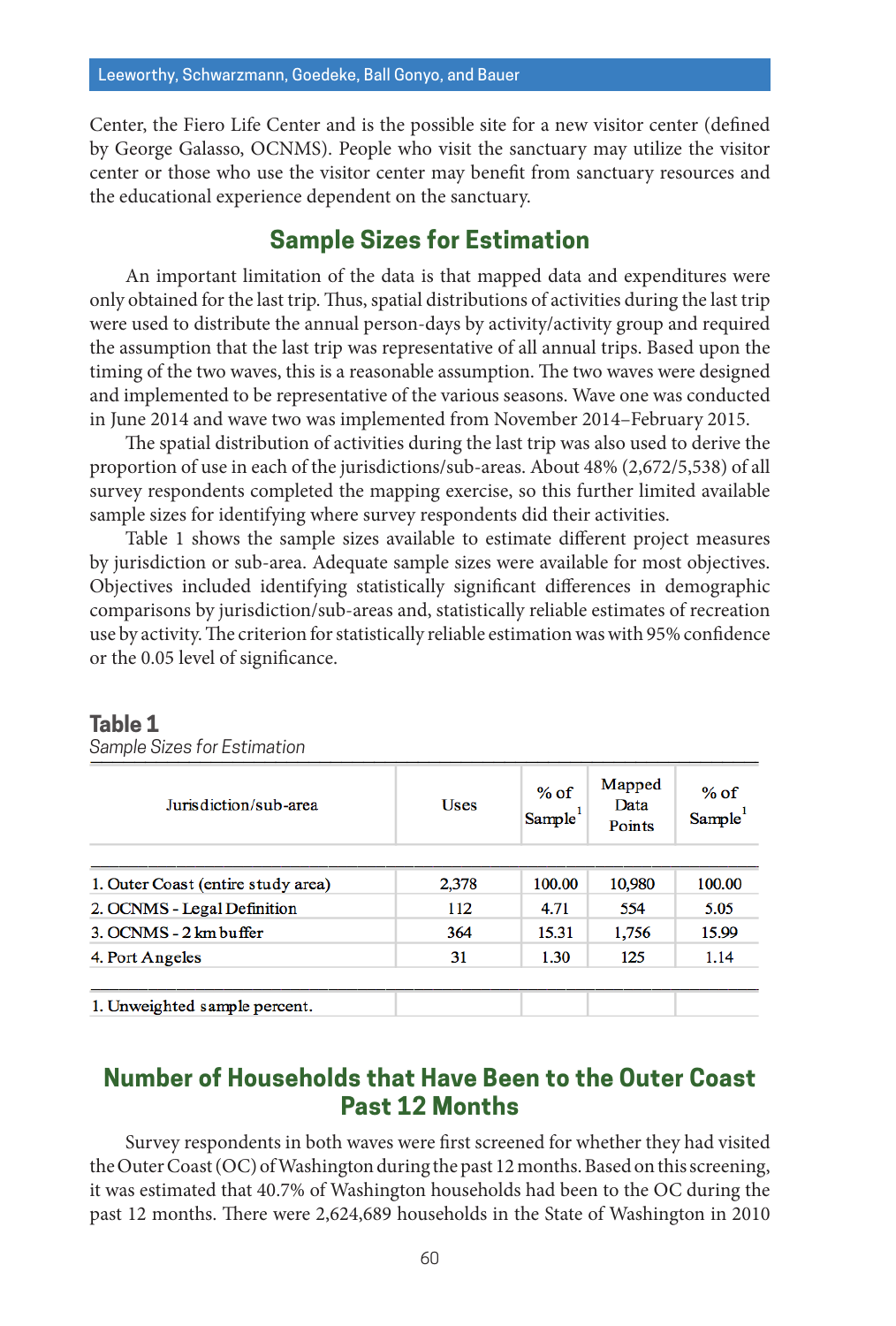(U.S. Department of Commerce, Bureau of the Census, 2010 Census of Population), this suggests that 1,067,892 Washington households had been to the OC during the past 12 months. The 2013 Washington Statewide Comprehensive Outdoor Recreation Plan (SCORP) found that 83% of residents participated in recreational activities, 81% participated in nature activities and 75% participated in water-based activities. Although, these numbers are not specific to the Outer Coast, the SCORP does show that Washington residents engage in recreational and outdoor activities at high rates.

# **Annual Number of Person-Trips and Person-Days for Recreation**

Two important measures of recreation are the annual number of person-trips and person-days. Person-days is an intensity of use measurement. It helps to provide a metric to understand the use/pressures placed on the natural resources, infrastructure and local businesses. A person-day is defined as one person doing any recreation activity for a whole day or any part of a day, therefore, people could do several persondays of activities in a single day. Estimates of person-days were normalized to account for this double counting across activities when people have multiple activities during their trip (see Number of Person-trips and Person-days by Activity below).

A person-trip is equal to one person who makes a trip and is comprised of one or more person-days. Person-trips are used to estimate expenditures. Calculating a person-trip for each sample respondent requires an estimate of the number of trips made to the OC in which at least one recreation activity was undertaken and the number of people with the household on each trip. The number of people on the last trip was used as the best estimate of the average on each trip.

Two methods were used to estimate total person-trips and total person-days for the Outer Coast of Washington.

#### **Method 1**

Method 1 uses the sample means of the person-trips and person-days calculated for each individual in the sample. Sample mean person-trips and person-days are multiplied by the number of Washington households estimated to participate in recreation on the Outer Coast of Washington (Equations Eq. 1 and Eq. 2).

Eq. 1. Person-trips  $(5,208,522)$  =Sample Mean Person-trips  $(4.88)$  \* Number of WA households participating in recreation on Outer Coast (1,067,892).

Eq. 2. Person-days (13,122,070) =Sample Mean Person-days (12.28) \* Number of WA households participating in recreation on Outer Coast (1,067,892)

#### **Method 2**

Method 2 uses sample means of component parts of calculating sample mean person-trips and person-days (Equations Eq. 3 to Eq. 6).

Eq. 3. Sample Mean Person-trips (4.85) =Sample Mean Number of Annual Trips (1.76) \* Sample Mean Number in Household on Trips (2.75).

Eq. 4. Person-trips  $(5,180,121)$  =Sample Mean Person-trips (Eq. 3, 4.85) \* Number of WA households participating in recreation on Outer Coast (1,067,892)

Eq. 5. Sample Mean Person-days (13.38) =Sample Mean Person-trips (Eq. 3, 4.85) \* Sample Mean Length of Trips in Days (2.76)

Eq. 6. Person-days (14,289,672) = Sample Mean Person-days (Eq. 5., 13.38) \* Number of WA Households Participating in recreation on Outer Coast (1,067,892).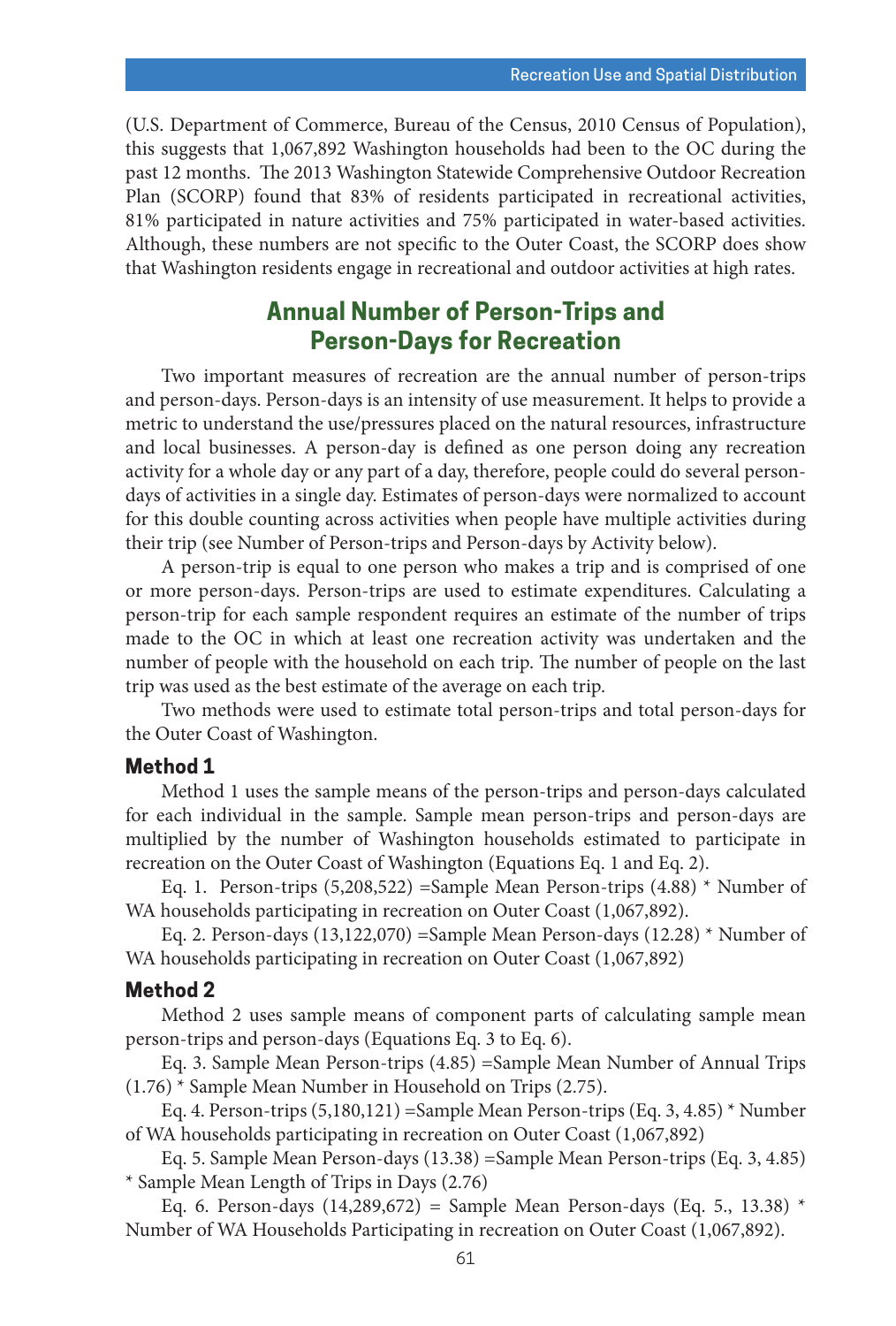The sample means used and component means used in equations 1 through 6 are in Table 2.

 The estimates in Table 2 were the result of first eliminating outliers. All observations with more than 50 trips per year, all that had lengths of stay greater than 90 days, and all numbers of persons greater than 11 were eliminated. This resulted in five observations being dropped from the analysis. Four respondents reported taking over 80 trips annually and one of the outliers reported their stay lasting 90 days. These observations account for a high percent of the sample sum and therefor have a significant effect on the sample mean. See Leeworthy et al. (2016a), Appendix C for more details on the outlier analysis.

#### **Table 2**

*Average Number of Trips, Recreation Trips, Number of People on Trips, Length of Stay, Person-Trips and Person-Days for the Outer Coast*

|                                                                     |                   | <b>Standard Error of</b> |                         |       |     |     |
|---------------------------------------------------------------------|-------------------|--------------------------|-------------------------|-------|-----|-----|
| Measurement <sup>1</sup>                                            | Mean <sup>2</sup> | of the Mean              | 95% Confidence Interval | N     | Min | Max |
| Number of Recreation Trips to Outer Coast past                      |                   |                          |                         |       |     |     |
| 12 months (rec trips)                                               | 1.76              | 0.04                     | 1.68 to 1.84            | 2.352 |     | 30  |
| Number of Passengers on last trip<br>(passengers total)             | 2.75              | 0.029                    | 2.69 to 2.81            | 2,128 |     | 11  |
| Length of Stay last trip in days (days stay)                        | 2.76              | 0.047                    | 2.67 to 2.85            | 2.346 |     | 30  |
| Person-trips for recreation during past 12<br>months (person trips) | 4.88              | 0.146                    | 4.59 to 5.17            | 2.128 |     | 90  |
| Person-days for recreation during past 12                           |                   |                          |                         |       |     |     |
| months (person days)                                                | 12.28             | 0.424                    | 11.45 to 13.11          | 2,123 |     | 384 |
| 1. Database variable names in parentheses.                          |                   |                          |                         |       |     |     |
| 2. Sample weighted means.                                           |                   |                          |                         |       |     |     |

The differences in the two methods were relatively small for person-trips, with Method 1 yielding an estimate of only about one-half a percent above that for Method 2. For person-days, the difference was more significant, with Method 2 yielding an estimate almost nine percent higher than Method 1. Method 1 was chosen for all further applications because it accounts for the variation across the sample for each component of the calculations.

## **Number of Person-Trips and Person-Days by Activity**

To estimate person-trips and person-days by activity, two methods of calculation mirroring the method of calculations above to total person-trips and person-days were estimated. Method 2 will not be shown here because as explained above, it was decided that Method 1 would be the approach used for final estimates.

#### **Person-Trips by Activity**

Estimates of total annual person-trips by activity were normalized to account for double-counting across activities (Table 3). This was done so that person-trips are additive across activities to form activity groups.

Column 2 in Table 3 contains the weighted sample average number of persontrips per household by activity. This number was then multiplied by the number of households to get the total number of person-trips in column 3. Column 3 contains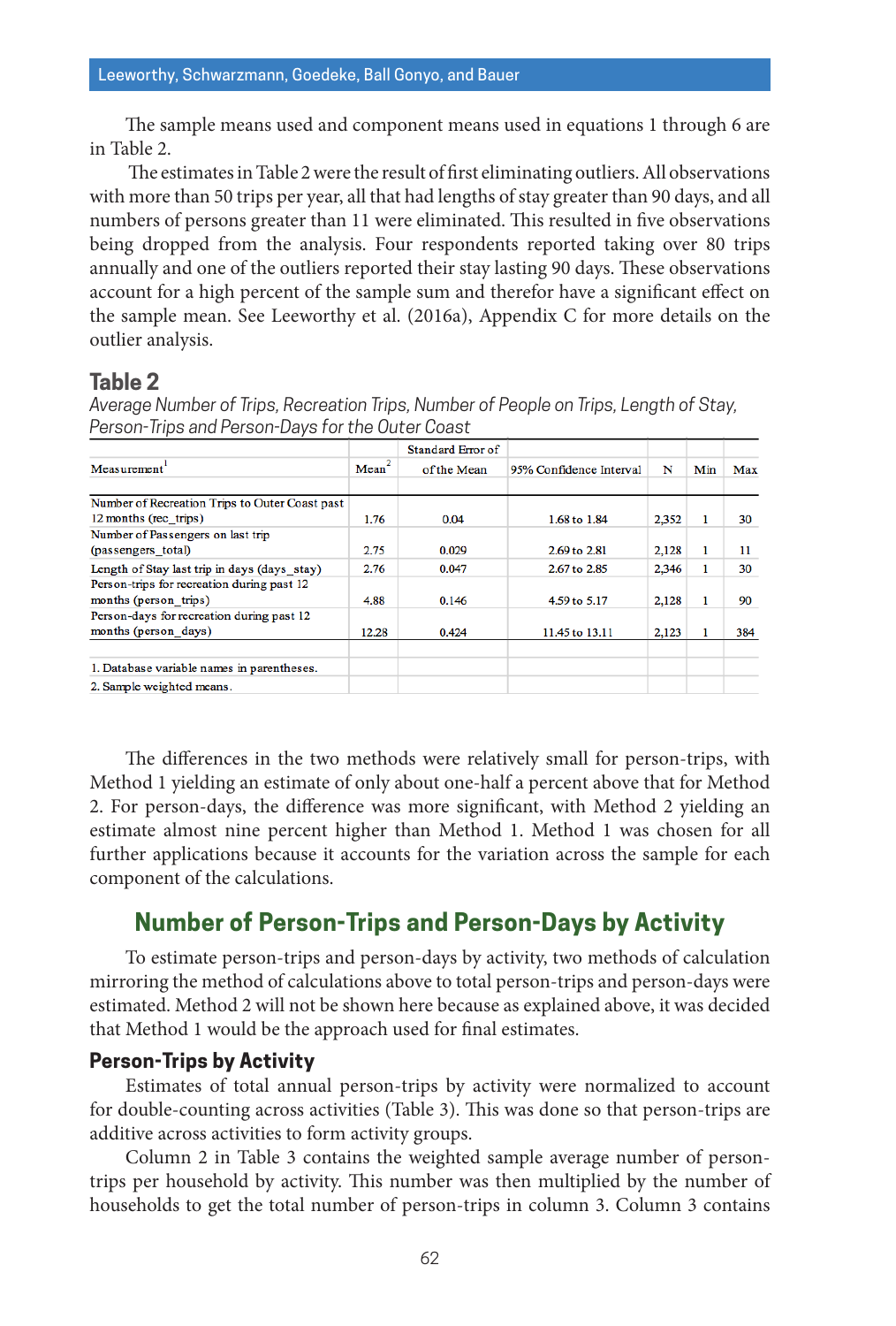double counting across activities with the sum across all activities equal to 26,672,300. Normalized estimates were then calculated using the percent distribution of the Column 3 estimates (Column 4). Column 4 was then used to distribute the total annual person-trip estimate by the Column 4 percentages to yield the estimates in Column 5 (Normalized Annual Person-trips).

## **Table 3**

*Estimation of Person-Trips by Activity*

|                                    | Sample Average |              | Percent   | Normalized Annual |
|------------------------------------|----------------|--------------|-----------|-------------------|
| Activity                           | Person-trips   | Person-trips | of Sample | Person-trips      |
|                                    |                |              |           |                   |
| <b>Shore-based Activities</b>      |                |              |           | 2,758,934         |
| <b>Beach Going</b>                 | 3.54           | 3,776,847    | 14.16     | 737,541           |
| <b>Beach Driving</b>               | 1.36           | 1,454,319    | 5.45      | 283,999           |
| Hiking/Biking                      | 1.89           | 2,019,122    | 7.57      | 394,293           |
| Horseback Riding                   | 0.25           | 264,351      | 0.99      | 51,622            |
| Camping                            | 1.77           | 1,888,274    | 7.08      | 368,741           |
| Photography                        | 1.75           | 1,864,267    | 6.99      | 364,053           |
| Collecting Non-living resources    | 1.54           | 1,641,755    | 6.16      | 320,601           |
| <b>Tide Pooling</b>                | 1.12           | 1,198,457    | 4.49      | 234,034           |
| Hang gliding/Parasailing           | 0.02           | 20,739       | 0.08      | 4,050             |
| <b>Water-based Sports</b>          |                |              |           | 969,927           |
| <b>Fishing from Shore</b>          | 0.69           | 735,200      | 2.76      | 143,569           |
| <b>Fishing from Private Boat</b>   | 0.39           | 413,124      | 1.55      | 80,675            |
| Fishing from Charter Boat          | 0.29           | 311.232      | 1.17      | 60,777            |
| <b>Collecting Living Resources</b> | 1.04           | 1,107,346    | 4.15      | 216,242           |
| <b>Skim Boarding</b>               | 0.06           | 67,157       | 0.25      | 13,114            |
| Surfing                            | 0.21           | 226,212      | 0.85      | 44,174            |
| Swimming or Body Surfing           | 0.98           | 1,045,893    | 3.92      | 204,241           |
| Windsurfing                        | 0.05           | 53,150       | 0.20      | 10,379            |
| Snorkeling from Shore              | 0.03           | 26,773       | 0.10      | 5,228             |
| Snorkeling from Private Boat       | 0.02           | 20,420       | 0.08      | 3,988             |
| Snorkeling from Charter Boat       | 0.03           | 28,462       | 0.11      | 5,558             |
| Personal Watercraft                | 0.11           | 116,102      | 0.44      | 22,672            |
| Kayaking                           | 0.34           | 368,337      | 1.38      | 71,929            |
| Boating                            | 0.35           | 375,768      | 1.41      | 73,380            |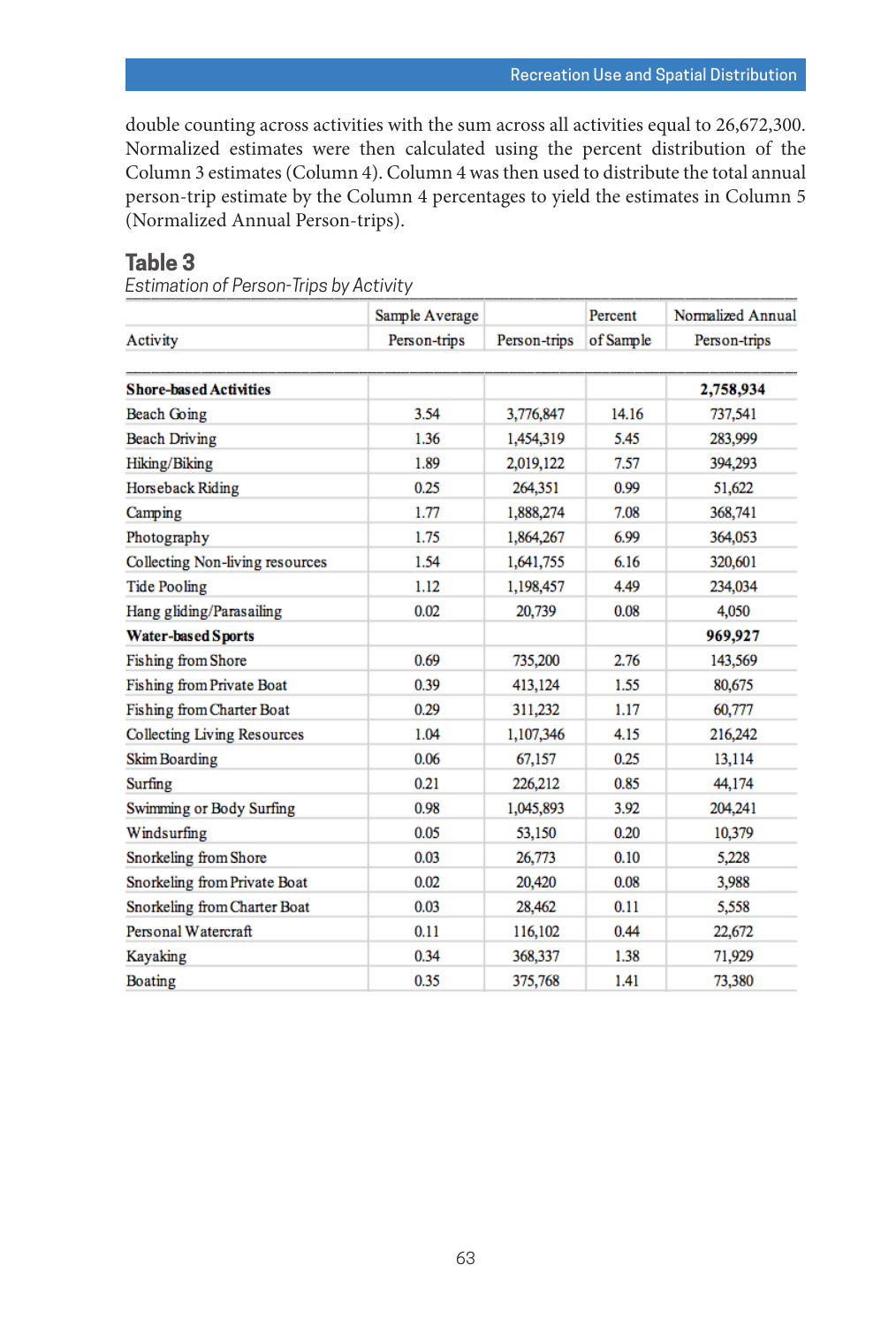# **Table 3 (cont.)**

| <b>SCUBA</b> from Shore             | 0.04    | 37,740     | 0.14   | 7,370     |
|-------------------------------------|---------|------------|--------|-----------|
| <b>SCUBA</b> from Private Boat      | 0.03    | 29,587     | 0.11   | 5,778     |
| <b>SCUBA</b> from Charter Boat      | 0.00    | 4,363      | 0.02   | 852       |
| Wildlife & Sightseeing              |         |            |        | 1,479,405 |
| Sightseeing/Scenic Enjoyment        | 3.15    | 3,364,317  | 12.61  | 656,982   |
| Sitting in Car watching the scene   | 1.37    | 1,467,216  | 5.50   | 286,517   |
| Watching Wildlife from Shore        | 2.19    | 2.338,912  | 8.77   | 456,741   |
| Watching Wildlife from Private Boat | 0.23    | 247,383    | 0.93   | 48,309    |
| Watching from Charter               | 0.15    | 158,008    | 0.59   | 30,856    |
| <b>Other</b>                        | 0.00137 | 1,467      | 0.01   | 286       |
| <b>Total</b>                        | 4.88    | 26,672,300 | 100.00 | 5,208,552 |

## **Person-Days by Activity**

The same procedures used to estimate person-trips by activity were used for estimating person-days by activity (Table 4).

#### **Table 4**

*Estimation of Person-Days by Activity*

|                                    | Sample Average |             | Percent   | Normalized Annual |
|------------------------------------|----------------|-------------|-----------|-------------------|
| Activity                           | Person-days    | Person-days | of Sample | Person-days       |
|                                    |                |             |           |                   |
| <b>Shore-based Activities</b>      |                |             |           | 7,178,555         |
| <b>Beach Going</b>                 | 9.20           | 9,829,732   | 13.77     | 1,807,380         |
| <b>Beach Driving</b>               | 3.80           | 4,057,482   | 5.69      | 746,044           |
| Hiking/Biking                      | 5.32           | 5,676,731   | 7.95      | 1,043,773         |
| Horseback Riding                   | 0.75           | 800,706     | 1.12      | 147,225           |
| Camping                            | 5.29           | 5,646,013   | 7.91      | 1,038,125         |
| Photography                        | 4.79           | 5,110,159   | 7.16      | 939,598           |
| Collecting Non-living resources    | 4.18           | 4,463,301   | 6.25      | 820,662           |
| <b>Tide Pooling</b>                | 3.21           | 3,427,036   | 4.80      | 630,125           |
| Hang gliding/Parasailing           | 0.03           | 30,578      | 0.04      | 5,622             |
| <b>Water-based Sports</b>          |                |             |           | 2,330,559         |
| <b>Fishing from Shore</b>          | 1.99           | 2,127,970   | 2.98      | 391,267           |
| <b>Fishing from Private Boat</b>   | 0.85           | 905,512     | 1.27      | 166,495           |
| <b>Fishing from Charter Boat</b>   | 0.63           | 677,680     | 0.95      | 124,604           |
| <b>Collecting Living Resources</b> | 2.67           | 2,847,072   | 3.99      | 523,487           |
| <b>Skim Boarding</b>               | 0.14           | 154,600     | 0.22      | 28,426            |
| Surfing                            | 0.27           | 291,917     | 0.41      | 53,674            |
| Swimming or Body Surfing           | 2.71           | 2,893,577   | 4.05      | 532,038           |
| Windsurfing                        | 0.16           | 174,181     | 0.24      | 32,027            |
| Snorkeling from Shore              | 0.06           | 61,759      | 0.09      | 11,355            |
| Snorkeling from Private Boat       | 0.02           | 17,496      | 0.02      | 3,217             |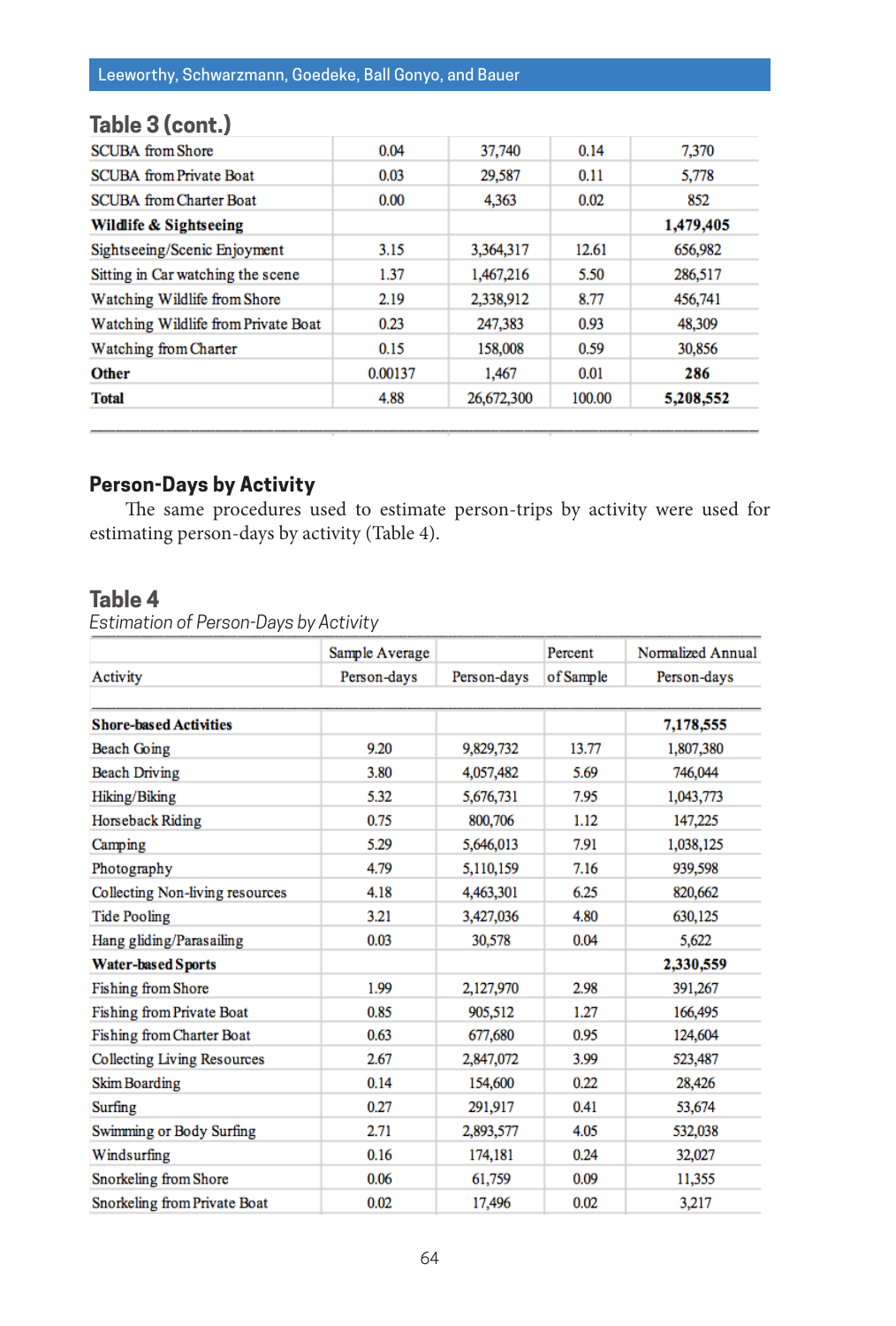| Snorkeling from Charter Boat        | 0.08   | 81,545     | 0.11   | 14,994     |
|-------------------------------------|--------|------------|--------|------------|
| Personal Watercraft                 | 0.26   | 275,355    | 0.39   | 50,629     |
| Kayaking                            | 0.91   | 973,285    | 1.36   | 178,957    |
| <b>Boating</b>                      | 1.01   | 1,078,750  | 1.51   | 198,348    |
| <b>SCUBA</b> from Shore             | 0.06   | 61,900     | 0.09   | 11,381     |
| <b>SCUBA</b> from Private Boat      | 0.04   | 44,272     | 0.06   | 8,140      |
| <b>SCUBA</b> from Charter Boat      | 0.01   | 8,254      | 0.01   | 1,518      |
| Wildlife & Sightseeing              |        |            |        | 3,612,386  |
| Sightseeing/Scenic Enjoyment        | 8.18   | 8,732,984  | 12.24  | 1,605,723  |
| Sitting in Car watching the scene   | 3.44   | 3,675,961  | 5.15   | 675,894    |
| Watching Wildlife from Shore        | 5.59   | 5,965,724  | 8.36   | 1,096,910  |
| Watching Wildlife from Private Boat | 0.66   | 708,665    | 0.99   | 130,301    |
| Watching Wildlife from Charter Boat | 0.53   | 563,213    | 0.79   | 103,557    |
| Other                               | 0.0029 | 3,101      | 0.00   | 570        |
| <b>Total</b>                        | 12.29  | 71,366,512 | 100.00 | 13,122,070 |

# **Table 4 (cont.)**

# **Number of Person-Trips and Person-Days by Jurisdiction or Sub-Area**

Estimates of the amount of use by jurisdiction or sub-area were derived using the spatial locations of activity point data. Forty-eight percent of the entire sample of survey respondents (5,538) completed the mapping exercise. The sample sizes by jurisdiction or sub-area are provided in Table 1.

To estimate person-trips and person-days by jurisdiction or sub-area and by activity, the proportion of all mapped data points in each jurisdiction or sub-area was used. The percentages of total map points in each jurisdiction were multiplied by the control totals for person-trips (5,208,552) and person-days (13,122,070) for the entire OC study area to get estimates of total person-trips and person-days in each jurisdiction. Table 5 contains the information used in the calculations.

#### **Table 5**

*Estimation of Person-Trips and Person-Days by Jurisdiction/Sub-Area*

|                                 | Number of                     | % of Map | Annual       | Annual      |  |
|---------------------------------|-------------------------------|----------|--------------|-------------|--|
| Jurisdiction/Sub-area           | Map Data Points   Data Points |          | Person-trips | Person-days |  |
|                                 |                               |          |              |             |  |
| Outer Coast (entire study area) | 10,980                        | 100      | 5,208,552    | 13,122,070  |  |
| <b>OCNMS</b> - Legal Definition | 554                           | 5.05     | 262,799      | 662,079     |  |
| OCNMS - 2 km buffer             | 1,756                         | 15.99    | 832,989      | 2,098,575   |  |
| <b>Port Angeles</b>             | 125                           | 1.14     | 59,296       | 149,386     |  |

1. Rounded to two decimal places here, values used in calculation were more precise.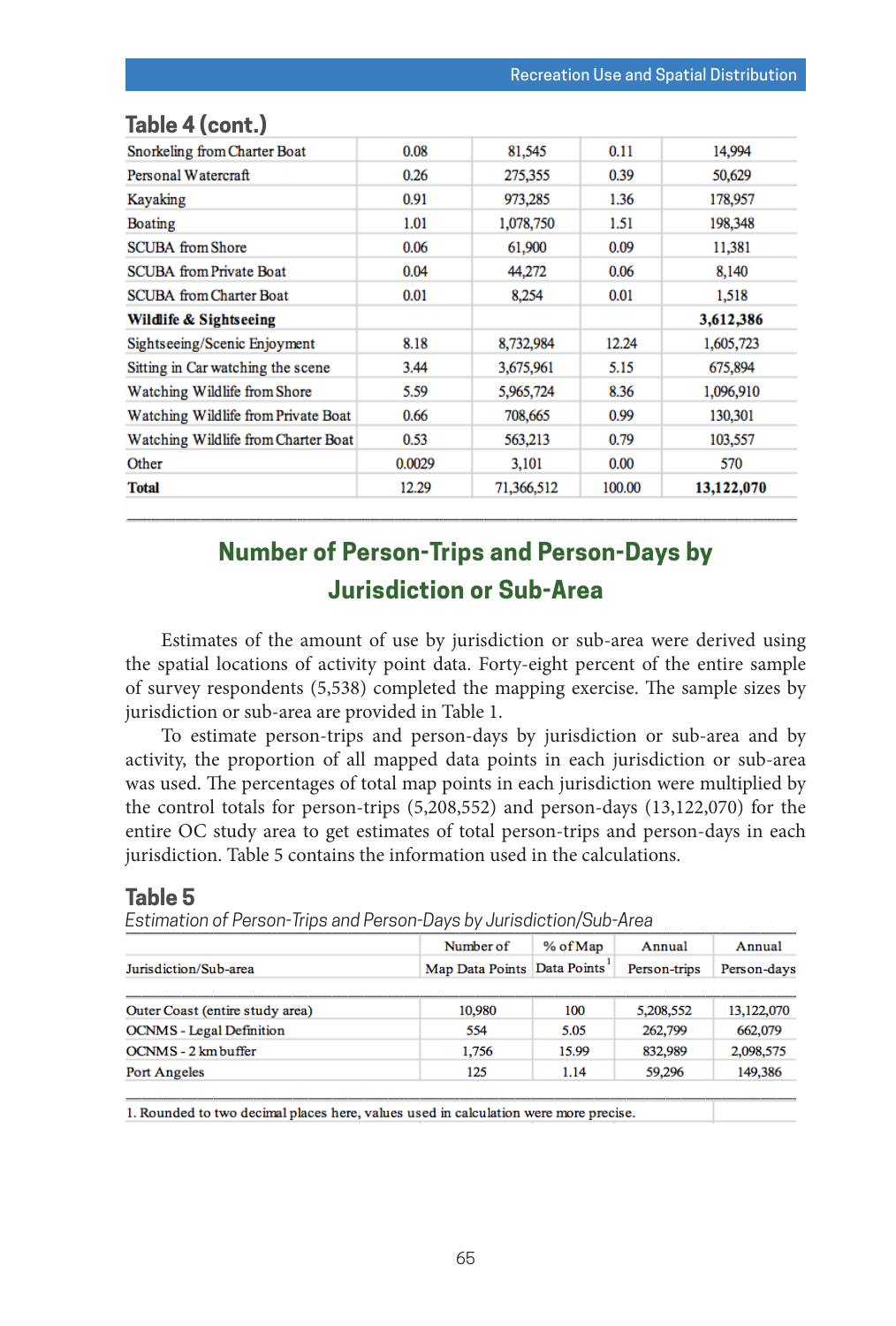# **Number of Person-Trips and Person-Days by Activity Type and Jurisdiction or Sub-Area**

To ensure that person-trips and person-days were additive across activities for each jurisdiction or sub-area, the control total estimated and shown in Table 5 was distributed by the percentage of map points by activity within each jurisdiction or subarea. The results of the calculations for each jurisdiction or sub-area are detailed in (Leeworthy et. al, 2016a, Tables 2.5 to 2.11).

# **Spatial Distribution by Activity**

To support the state of Washington's Marine Spatial Planning, the use by activity type was mapped to a one-nautical mile hexagon grid that is used for many planning activities within the state. Maps were created for each of the thirty-one activity types as well as four activity groupings (i.e., shore-based, surface water sports, wildlife viewing and sightseeing, and diving, Tables 3 and 4) (Point97 and Surfrider, 2015). To map the number of person-days for each activity across the hexagonal grid, percentage distributions (i.e., the percent of points that fell within each one-nautical mile hexagon) were calculated for each activity. The summarized weighted person-days for each activity (Table 4) were multiplied by the percentage distribution values for that activity to calculate the estimated person-days within each hexagon. For illustration, Figure 2 shows the spatial distribution for "Sightseeing/Scenic enjoyment" since this was one of the major reasons the 2km inland buffer was used in constructing an alternative definition of the OCNMS. OCNMS management thought that sanctuary resources could be experienced by those hiking up to 2km from the shoreline. For additional maps of activities see (Leeworthy et al., 2016b).



*Figure 1.* Person-days of Sightseeing/Scenic Enjoyment activities along the Outer Coast of Washington, summarized to the WA state hexagon grid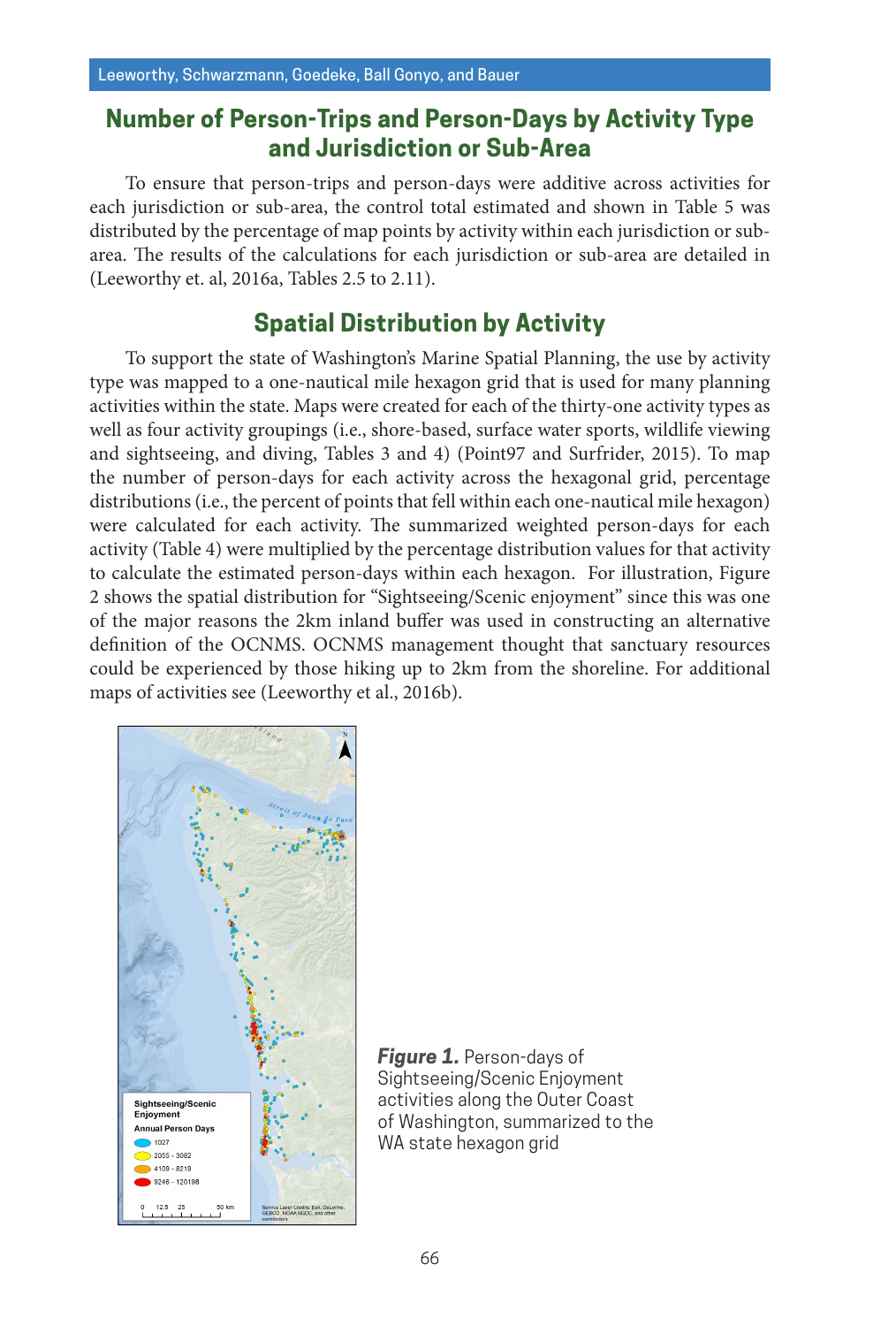# **Limitations and Future Research**

Although estimates were produced for other jurisdictions: Olympic National Park –Coastal Area and Olympic National Park-Inland, and for three of the four Coastal Treaty Tribes (Makah, Quileute, and the Quinault Nation) the results need to be further reviewed and approved for distribution by these jurisdiction's leaders. Work will continue with these entities to determine what can be done to serve their needs.

A major limitation of this study was the inclusion of only State of Washington households. Currently, it is unknown what portion of total recreation use is accounted for by the State of Washington households on the OC. Given the existence of both the ONP and the OCNMS, it is expected that this could be a significant component of total recreation use and value. In addition, the current study was based on a random sample of Washington households and done through an Internet Panel survey. Members of the four Coastal Treaty Tribes had a low probability of inclusion and the members of the tribes are not likely represented. To get a more complete profile of recreation use and value on the Outer Coast of WA, a "Social Values Mapping Survey" could be implemented in the future. The "Social Values Mapping Survey" is an on-site survey and could be designed to meet the objectives of the ONP and the Coastal Treaty Tribes and ensure good representation of tribal members use and values are being met. This study would also provide more complete information to assess the recreation ecosystem services for OCNMS Condition Reports that evaluate the status and trends in sanctuary resources and the ecosystem services supported by cultural and natural resources and for all agencies engaged in ecosystem-based management for the resources in the OC.

The Internet spatial tool developed by Ecotrust/Point97 has not been tested for accuracy. It is simply not known whether people can accurately provide spatial use information. As noted above, the spatial use mapping tool developed by Ecotrust/ Point97 needs to be tested for accuracy. A study that has one group using GPS technology and a journal to record spatial use and a second group using the Internet Panel tool developed by Ecotrust/Point97 should be conducted to test the accuracy of the data.

## **References**

- GFK. (2013). Knowledgepanel® Design summary. Retrieved from http://www. knowledgenetworks.com/ganp/docs/KnowledgePanel(R)-Design-Summary.pdf
- Leeworthy, V. R., Schwarzmann, D., Reyes S., Daniela, G., Gonyo, S., & Bauer, L. (2016a). *Technical Appendix: Socioeconomic Profiles, Economic Impact, and Importance-Satisfaction Ratings of Recreating Visitors to the Outer Coast of Washington and the Olympic Coast National Marine Sanctuary: Volume 4, 2014.* Marine Sanctuaries Conservation Series ONMS-16-05. U.S. Department of Commerce, National Oceanic and Atmospheric Administration, Office of National Marine Sanctuaries, Silver Spring, MD. pp 212.
- Leeworthy, V. R., Schwarzmann, D., Reyes Saade, D., Goedeke, T. L., Gonyo, S., & Bauer, L. (2016b). *A Socioeconomic Profile of Recreating Visitors to the Outer Coast of Washington and the Olympic Coast National Marine Sanctuary: Volume 1, 2014.* Marine Sanctuaries Conservation Series ONMS-16-02. U.S. Department of Commerce, National Oceanic and Atmospheric Administration, Office of National Marine Sanctuaries, Silver Spring, MD. pp 35.